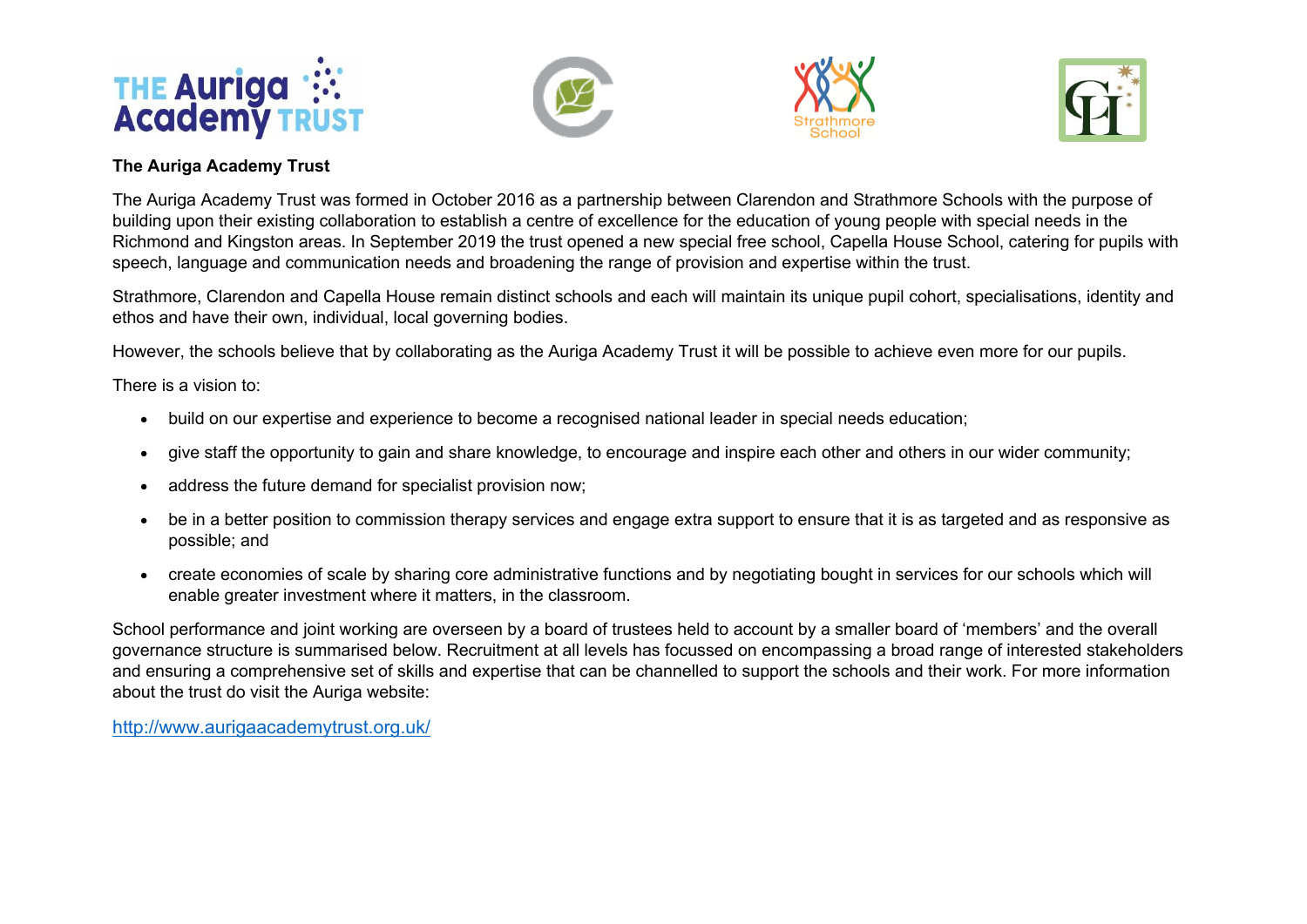|                                |                        | <b>Board of Members</b>        |                       |                          |                |
|--------------------------------|------------------------|--------------------------------|-----------------------|--------------------------|----------------|
| <b>Keith Tysoe</b>             | <b>David Leeming</b>   | Jeremy Reynolds                | <b>James De Bass</b>  | Harry James.             | <b>Vacancy</b> |
| (LA Advisor -School Standards) | (Senior Director, RBS) | (Corporate Relations Director) | (Lawyer, CEO Educate) | (Chair of Trustee Board) |                |
| <b>Voting Member</b>           | <b>Voting Member</b>   | <b>Voting Member</b>           | <b>Voting Member</b>  | <b>Non-Voting Member</b> |                |
|                                |                        |                                |                       |                          |                |
|                                |                        |                                |                       |                          |                |

| <b>Board of Trustees</b>                                          |                               |                         |                         |                               |                                  |                       |                           |
|-------------------------------------------------------------------|-------------------------------|-------------------------|-------------------------|-------------------------------|----------------------------------|-----------------------|---------------------------|
| <b>Harry James</b>                                                | <b>Jo Dixon</b>               | <b>Mike Harlow</b>      | <b>Paul Roberts</b>     | <b>Gaelle Newland</b>         | <b>Lorna Goodwin</b>             | <b>Paul Hodgins</b>   | <b>Vacancy</b>            |
| Chair                                                             | <b>Vice Chair</b>             | <b>CE Land Registry</b> | <b>Clarendon Parent</b> | <b>Strathmore Parent</b>      | <b>Teacher Training</b>          | <b>Local Business</b> |                           |
| <b>Trust Officers, Headteachers &amp; Associates (Non-voting)</b> |                               |                         |                         |                               |                                  |                       |                           |
|                                                                   | Ivan Pryce CEO                | Susie Connor FD         |                         | John Kipps                    | <b>Dominic Sunderland</b>        |                       | <b>Charlotte Flack</b>    |
|                                                                   | <b>Headteacher Strathmore</b> |                         |                         | <b>Executive HT Clarendon</b> | <b>Headteacher Capella House</b> |                       | OT Consultant & Associate |

## **Local Governing Body (Clarendon)**

| Chair (Local Authority)              | Primesh Kalia         |
|--------------------------------------|-----------------------|
| Co-Vice Chair (Co-opted & Member)    | <b>Keith Tysoe</b>    |
| Co-Vice Chair (Co-opted & Trustee)   | Jo Dixon              |
| <b>Executive Headteacher</b>         | <b>John Kipps</b>     |
| Head of Primary Centre (Associate)   | Angela Mason          |
| Head of Secondary Centre (Associate) | <b>Rosemary Cla</b>   |
| Head of Gateway Centre (Associate)   | <b>Jayne Gray</b>     |
| Parent                               | Greg Ross-Sa          |
| Parent                               | Nandita Sinha         |
| Staff (Teacher)                      | Vacancv               |
| Co-opted (Support Staff)             | Roberta Borso         |
| Co-opted                             | <b>Lindsay Patier</b> |
| Co-opted                             | <b>Nick Travers</b>   |
| Co-opted                             | <b>Bharat Gopala</b>  |
|                                      |                       |
|                                      |                       |

 $\widetilde{\mathsf{M}}$ ason hary Clarke Ross-Sampson a Sinha a Borsotti Batience Gopalan

Clerk Helen Bridge

## **Local Governing Body (Strathmore)**

Chair (Co-opted) **Chair (Co-opted) John Watkin** Vicechair (Co-opted, Trustee, Member) Harry James Headteacher Ivan Pryce<br>
Deputy Head (Associate) Sarah Hurtado Deputy Head (Associate) Sarah Hurtado<br>Deputy Head (Associate) Sarah Hurtado Deputy Head (Associate) Assistant Head (Associate) **Adriana Martyr** Adriana Martyr Finance Director (Associate, Trustee) Susie Connor<br>Staff (Teacher) Amy Upton Staff (Teacher)<br>Staff Parent **Parent Peter Evans Parent Curzon** Jane Curzon Co-opted **Pam Dalton** Co-opted Tom McFall Co-opted **Rebecca Branch** Co-opted Alex Lee Co-opted Emilia Armattoe Associate Lauren Crew Clerk Helen Bridge

Laura Dyer